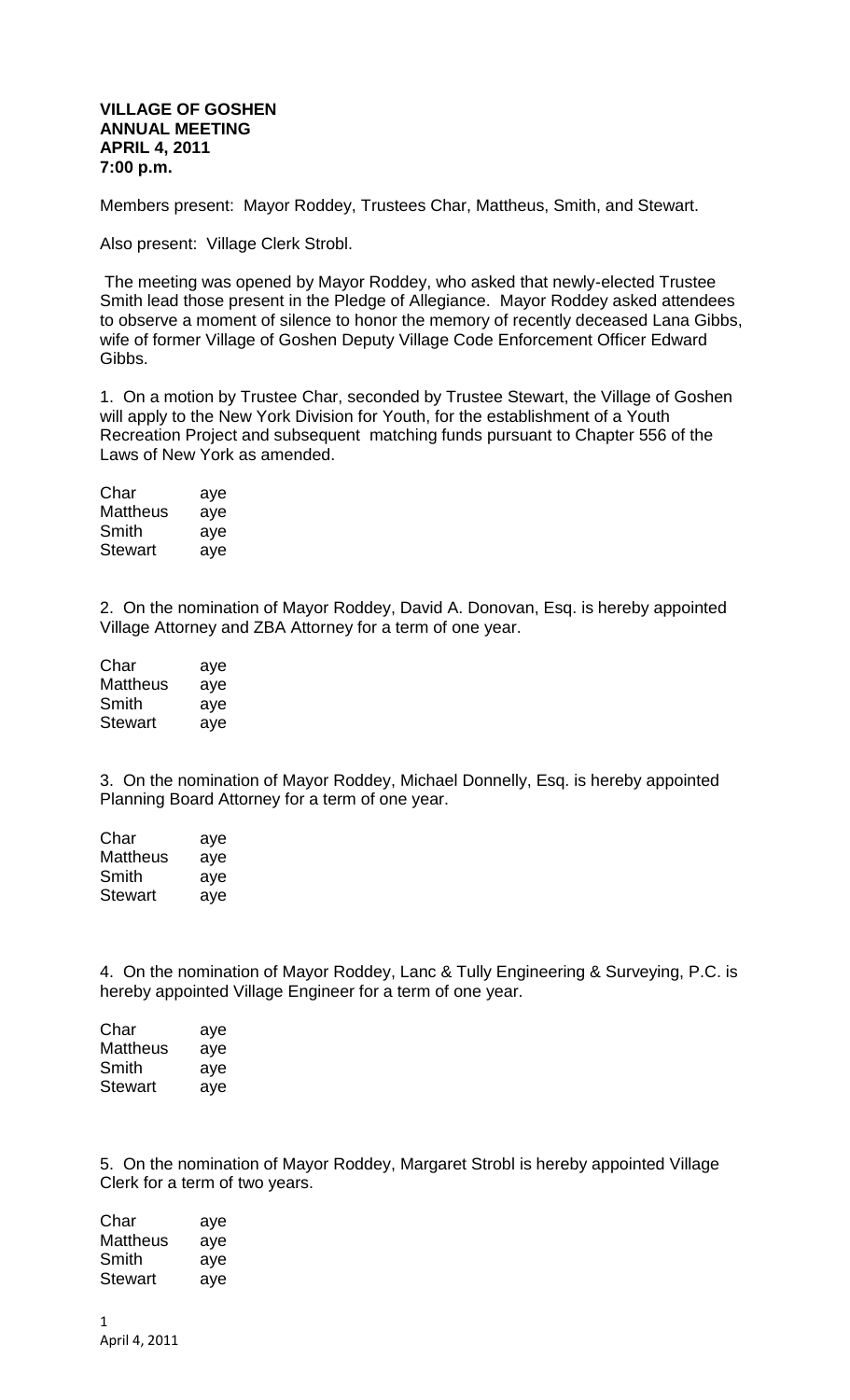6. On the nomination of Mayor Roddey, Karen Kosior is hereby appointed Village Registrar for a term of two years.

| Char     | aye |
|----------|-----|
| Mattheus | aye |
| Smith    | aye |
| Stewart  | aye |

7. On the nomination of Mayor Roddey, Margaret Strobl is hereby appointed Purchasing Agent for a term of one year.

| Char           | aye |
|----------------|-----|
| Mattheus       | aye |
| Smith          | aye |
| <b>Stewart</b> | aye |

8. On the nomination of Mayor Roddey, Margaret Strobl is hereby appointed Records Management Officer for a term of one year.

| Char     | aye |
|----------|-----|
| Mattheus | aye |
| Smith    | aye |
| Stewart  | aye |

9. On the nomination of Mayor Roddey, Sara Goldberg is hereby appointed Deputy Village Clerk for a term of one year.

Char aye Mattheus aye Smith aye Stewart aye

10. On the nomination of Mayor Roddey, Karen Kosior is hereby appointed Village Tax Collector for a term of one year.

Char **Mattheus** Smith **Stewart** 

11. On the nomination of Mayor Roddey, Kimberly Canterino VanHaaster is hereby appointed Acting Village Justice for a term of one year.

Char aye Mattheus aye<br>Smith aye Smith aye Stewart aye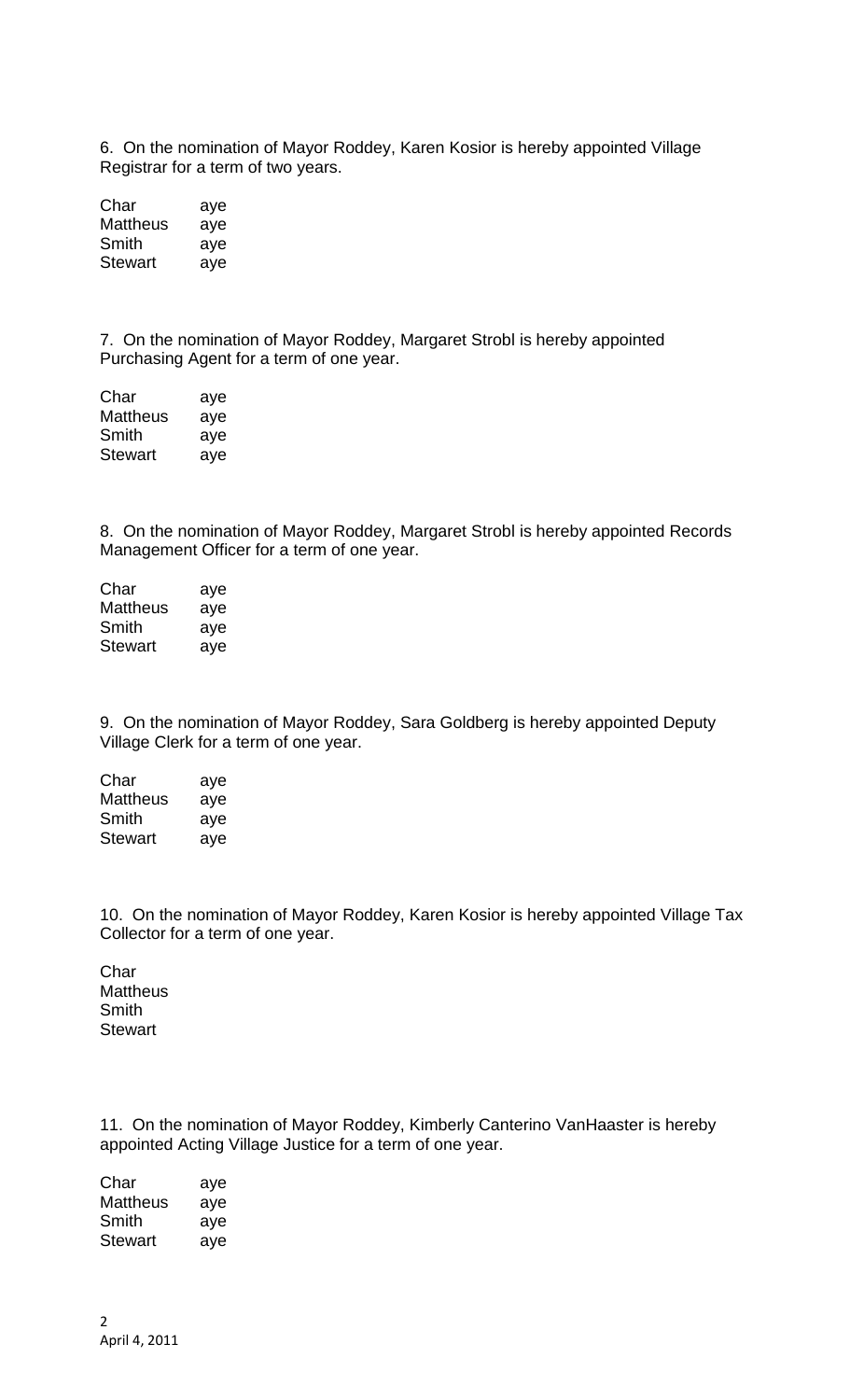12. On the nomination of Mayor Roddey, Rebecca Lafargue is hereby appointed to the Village of Goshen Planning Board for a term of 5 years. This term will expire in 2016.

| Char            | aye |
|-----------------|-----|
| <b>Mattheus</b> | aye |
| Smith           | aye |
| Stewart         | aye |

13. On the nomination of Mayor Roddey, Garfield Clark is hereby appointed to the Village of Goshen Zoning Board of Appeals for a term of 5 years. This term will expire in 2016.

| Char           | aye |
|----------------|-----|
| Mattheus       | aye |
| Smith          | aye |
| <b>Stewart</b> | aye |

14. On the nomination of Mayor Roddey, Miguel Escobar is hereby appointed to the Environmental Review Board for a term of 3 years. This term will expire in 2014.

| Char     | aye |
|----------|-----|
| Mattheus | aye |
| Smith    | aye |
| Stewart  | aye |

15. On the nomination of Mayor Roddey, Debra Marone is hereby appointed to the Environmental Review Board for a term of 3 years. This term will expire in 2014.

| Char     | aye |
|----------|-----|
| Mattheus | aye |
| Smith    | aye |
| Stewart  | aye |

16. On the nomination of Mayor Roddey, Bonnie Mayefsky is hereby appointed Webmaster for the Village of Goshen for a term of one year.

| Char     | aye |
|----------|-----|
| Mattheus | aye |
| Smith    | aye |
| Stewart  | ave |

17. On the nomination of Mayor Roddey, George Miller and Eugene Tucker are hereby appointed Game Wardens for a term of one year.

| Char     | aye |
|----------|-----|
| Mattheus | aye |
| Smith    | aye |
| Stewart  | aye |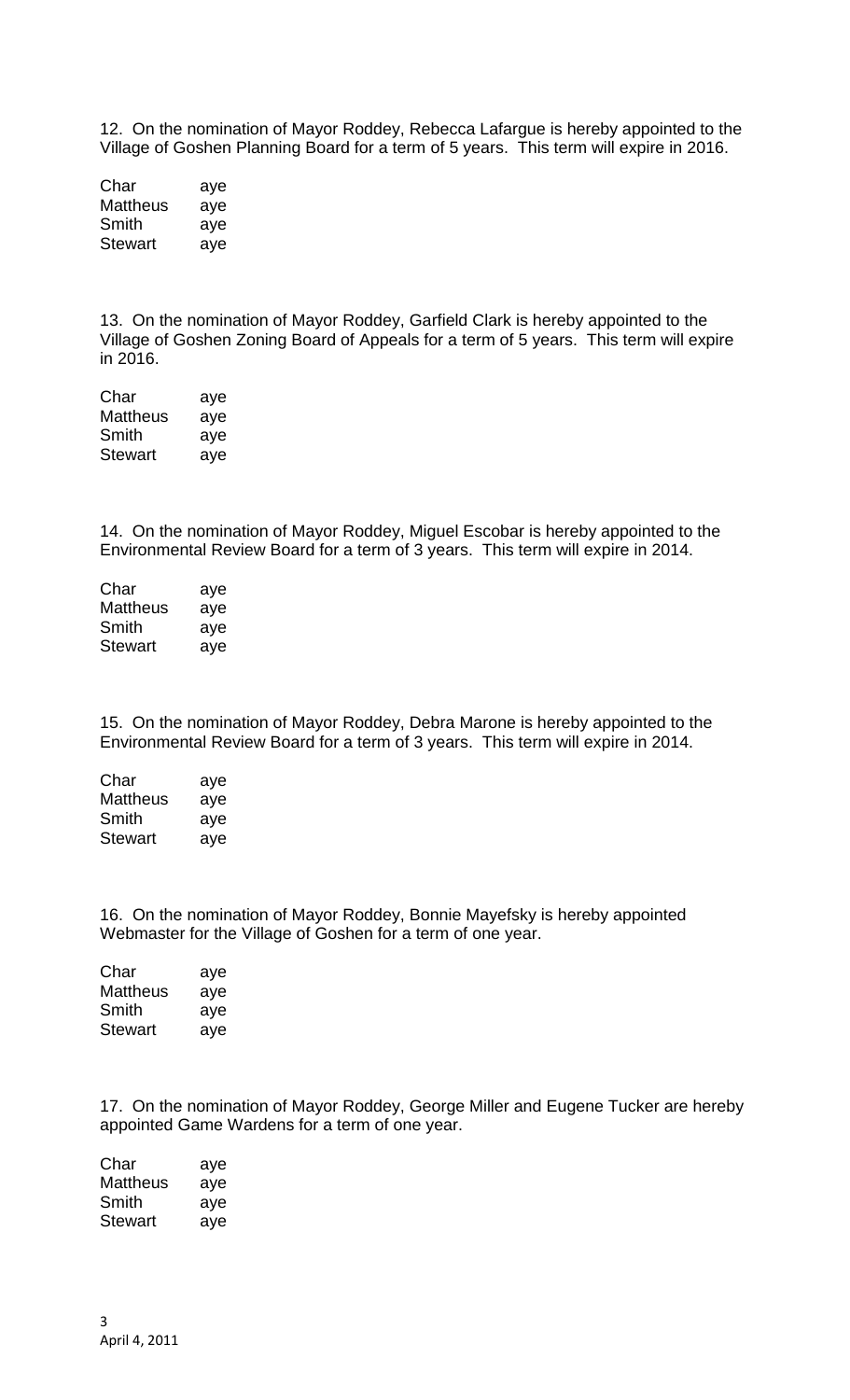18. On the nomination of Mayor Roddey, Edward Connor is hereby appointed Historian for a term of one year.

Char aye Mattheus aye Smith aye Stewart aye

19. On the nomination of Mayor Roddey, Laurene Sandstrom is hereby appointed Dog Warden for a term of one year.

| Char     | aye |
|----------|-----|
| Mattheus | aye |
| Smith    | aye |
| Stewart  | aye |

20. On the nomination of Mayor Roddey, Trustee Mattheus, Trustee Char, Edward Connor, Hilary Surfer, and Mark Gargiulo are hereby appointed to the Community Forestry Council for a term of one year.

| Char     | aye |
|----------|-----|
| Mattheus | aye |
| Smith    | aye |
| Stewart  | aye |

21. On the nomination of Mayor Roddey, Lynn Tabbott is hereby appointed to the Village Ethics Board for a term of 3 years. This term will expire in 2014.

| aye |
|-----|
| aye |
| aye |
| aye |
|     |

22. On the nomination of Mayor Roddey, Francis M. Wolter, Jr. is hereby appointed to the Village Ethics Board for a term of 3 years. This term will expire in 2014.

Char aye Mattheus aye Smith aye Stewart aye

23. On the nomination of Mayor Roddey, the Goshen Independent and The Chronicle are hereby named official Newspapers for one year.

Char aye Mattheus aye Smith aye Stewart aye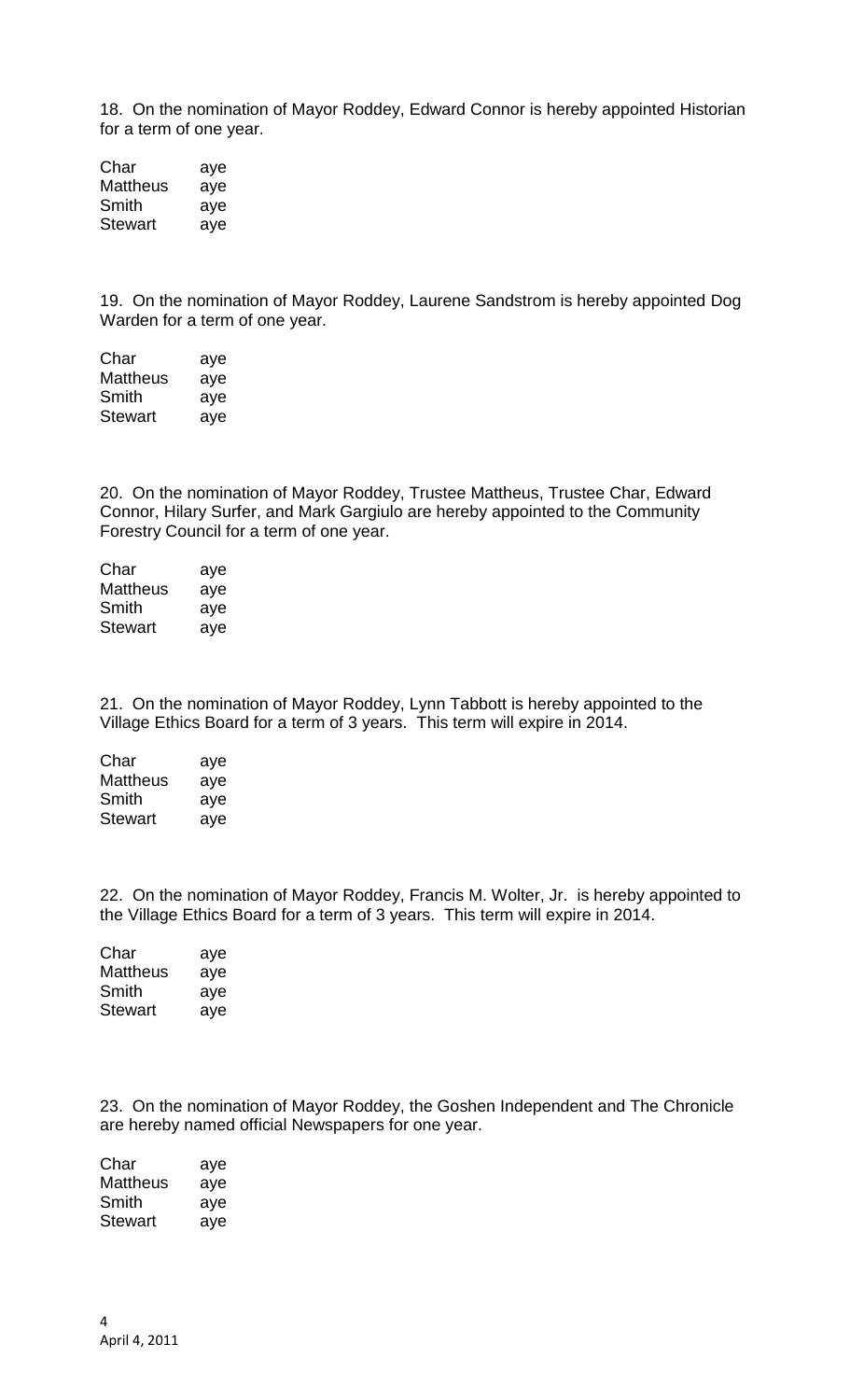24. On the nomination of Mayor Roddey, Chase Bank, Provident Bank, Orange County Trust Company, and M & T Bank Goshen offices are hereby named official depositories for the Village of Goshen for one year.

| Char     | aye |
|----------|-----|
| Mattheus | aye |
| Smith    | aye |
| Stewart  | aye |

25. On a motion by Trustee Char, seconded by Trustee Mattheus, Village Board Meetings will be held on the second and fourth Mondays of the month beginning at 7:30 p.m., preceded by a work session at 7:00 p.m., when necessary. Village Board Work Sessions will be held the first and third Mondays of the month at 7:00 p.m., or on the fifth Monday, if necessary. In the event that a Work Session falls on a holiday, the Work Session will be held the following Thursday at 7:00 p.m., if necessary.

| Char            | aye |
|-----------------|-----|
| <b>Mattheus</b> | aye |
| Smith           | aye |
| <b>Stewart</b>  | aye |

26. On a motion by Trustee Stewart, seconded by Trustee Char, mileage for Village Employees shall be paid at the IRS standard prevailing rate, currently \$0.51 per mile.

| Char            | aye |
|-----------------|-----|
| <b>Mattheus</b> | aye |
| Smith           | aye |
| Stewart         | aye |

27. On a motion by Trustee Char, seconded by Trustee Mattheus, payment in advance of audit is authorized on claims for public utility services, postage, freight, taxes, bank transfers, employee benefits, debt service, and express charges.

| aye |
|-----|
| aye |
| aye |
| aye |
|     |